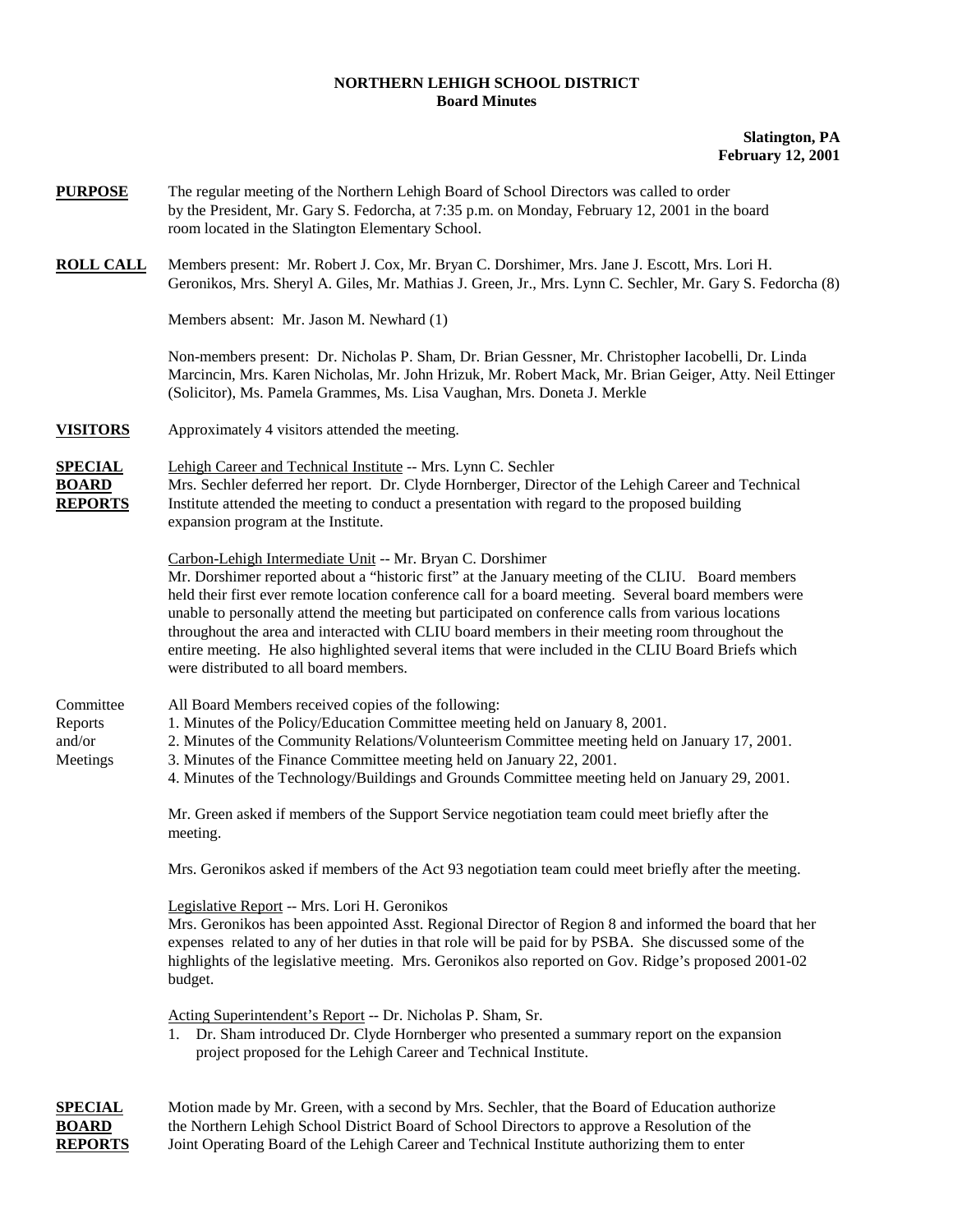| (Con't.)<br><b>LCTI</b><br>Resolution -<br>Expansion<br>ProgramROLL CALL: YEA: | into a building, construction, and alterations project in an amount not to exceed \$54,950,863 and to<br>execute and carry out contracts with respect to the project, and to incur bonded indebtedness for the<br>purposes of funding the project as outlined in the resolution agreement.<br>Mr. Cox, Mr. Dorshimer, Mrs. Escott, Mrs. Geronikos, Mrs. Giles,<br>Mr. Green, Mrs. Sechler, Mr. Fedorcha (8)<br>NAY: None(0)<br>Motion carried.<br>NOTE: For the record, each board member also had to cast a paper vote for this resolution . Mr.<br>Newhard, who was absent from the meeting, also voted in the affirmative at a later date. |  |  |  |  |  |
|--------------------------------------------------------------------------------|-----------------------------------------------------------------------------------------------------------------------------------------------------------------------------------------------------------------------------------------------------------------------------------------------------------------------------------------------------------------------------------------------------------------------------------------------------------------------------------------------------------------------------------------------------------------------------------------------------------------------------------------------|--|--|--|--|--|
| <b>KOEZ</b><br>Discussion                                                      | Dr. Sham introduced Mr. Victor Rodite, of the Lehigh Valley Economic Development Corporation, who<br>presented the board with information with respect to making the Keystone Opportunity Expansion Zone<br>program more accessible to our district by combining it with the LURTA program. It was suggested that<br>members from the Slatington Borough Council and the Washington Township Supervisors be contacted to<br>attend our next meeting which will be held on February 19, 2001. Mr. Rodite will prepare information for<br>official action at the February 19 school board meeting.                                              |  |  |  |  |  |
| <b>RECESS</b>                                                                  | President Fedorcha called for a brief recess at 9:15 p.m. The Board reconvened at 9:20 p.m.                                                                                                                                                                                                                                                                                                                                                                                                                                                                                                                                                   |  |  |  |  |  |
| Superintendent<br>Report                                                       | Dr. Sham acknowledged Mr. Robert Mack, junior high school principal, who received the Golden<br>Apple Award as the "Principal of the Year" from the Learning for Life staff. Learning for<br>Life is a career awareness program conducted in the junior high school.                                                                                                                                                                                                                                                                                                                                                                          |  |  |  |  |  |
|                                                                                | He announced that National School Counselors' Week was held during the week of February 5-9, 2001.                                                                                                                                                                                                                                                                                                                                                                                                                                                                                                                                            |  |  |  |  |  |
|                                                                                | Dr. Sham announced that the School Board/Administrative Retreat would be held on March 23 & 24<br>at the Lehigh Career and Technical Institute.                                                                                                                                                                                                                                                                                                                                                                                                                                                                                               |  |  |  |  |  |
|                                                                                | He recognized Rody Shaffer, an LCTI welding student and a Northern Lehigh High School student,<br>who participated in a job shadowing experience through LCTI.                                                                                                                                                                                                                                                                                                                                                                                                                                                                                |  |  |  |  |  |
|                                                                                | Dr. Sham read a thank you note that was sent to Home Depot for their donation of a Shop Vac to the<br>middle school industrial arts department.                                                                                                                                                                                                                                                                                                                                                                                                                                                                                               |  |  |  |  |  |
|                                                                                | He announced that there will be a School Board meeting on Monday, February 19 at 8:00 P.M. There<br>will also be a Policy/Education Committee meeting preceding the meeting beginning at 6:30 P.M.                                                                                                                                                                                                                                                                                                                                                                                                                                            |  |  |  |  |  |
|                                                                                | Dr. Sham alerted the board of a possible 2001-2002 budget dilemma. Edunet vs. CLIU scheduling<br>could be a major funding item that the board should be aware of as the district prepares to adopt a<br>budget for 2001-2002.                                                                                                                                                                                                                                                                                                                                                                                                                 |  |  |  |  |  |
|                                                                                | Mr. Geiger, Director of Buildings and Grounds, informed the board that the district has taken some<br>proactive action with regard to the safety of our cafeteria tables. An investigation and inspection of<br>our cafeteria tables was conducted as a result of a kindergarten student in the Philadelphia School<br>District being fatally injured when a folded cafeteria table fell on him.                                                                                                                                                                                                                                              |  |  |  |  |  |
|                                                                                | An Executive Work Session was held at 6:30 p.m. in the superintendent's office for legal and<br>personnel issues.                                                                                                                                                                                                                                                                                                                                                                                                                                                                                                                             |  |  |  |  |  |
| <b>PERSONNEL</b><br>$\cdot$ int $\mathbf{D}$ r                                 | Motion made by Mr. Cox, with a second made by Mr. Dorshimer, that the Board of Education<br>enneint Dr. Nicholas D. Sham Sr. es Superintendent of the Northern Lebish School District for a                                                                                                                                                                                                                                                                                                                                                                                                                                                   |  |  |  |  |  |

Appoint Dr. appoint Dr. Nicholas P. Sham, Sr. as Superintendent of the Northern Lehigh School District, for a Nicholas P. term of three and one half (3  $\frac{1}{2}$ ) years, commencing on February 12, 2001 and ending on June 30, Sham, Sr. As 2004. Dr. Sham's salary shall be established at \$88,270.00 for the remainder of the 2000-2001 Superintendent fiscal year. Other compensation to be determined by a contract agreement with Dr. Sham and the Board of School Directors.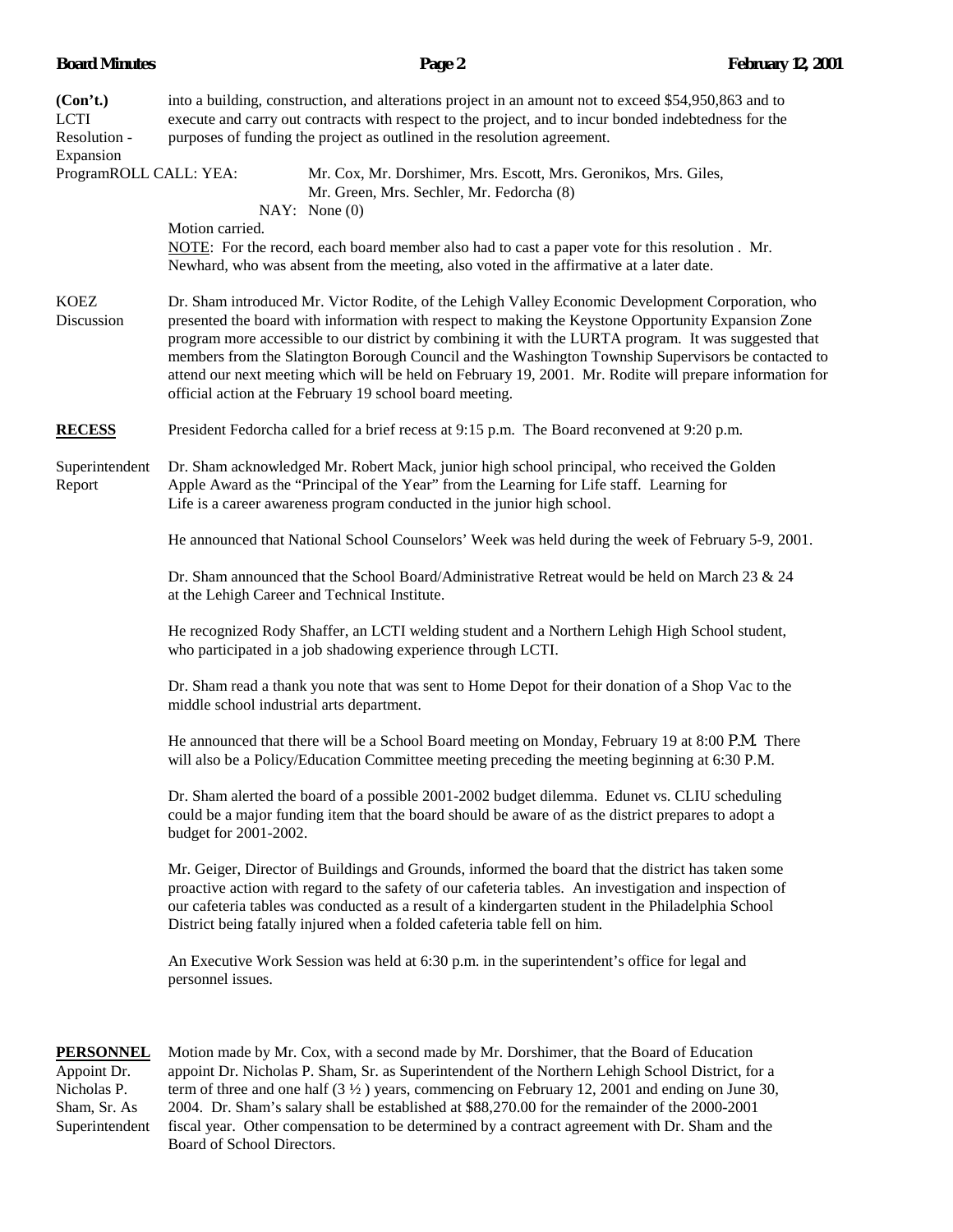|                                                                                                                                                                                                                                                                             | <b>ROLL CALL:</b>                                                                                                                                                                                                                                                                                                   | YEA:<br>NAY: | Mr. Cox, Mr. Dorshimer, Mrs. Escott, Mrs. Geronikos, Mrs. Giles,<br>Mr. Green, Mrs. Sechler, Mr. Fedorcha (8)<br>None $(0)$                                                                                                 |  |
|-----------------------------------------------------------------------------------------------------------------------------------------------------------------------------------------------------------------------------------------------------------------------------|---------------------------------------------------------------------------------------------------------------------------------------------------------------------------------------------------------------------------------------------------------------------------------------------------------------------|--------------|-----------------------------------------------------------------------------------------------------------------------------------------------------------------------------------------------------------------------------|--|
|                                                                                                                                                                                                                                                                             | Motion carried.                                                                                                                                                                                                                                                                                                     |              |                                                                                                                                                                                                                             |  |
|                                                                                                                                                                                                                                                                             | following personnel items:                                                                                                                                                                                                                                                                                          |              | Motion made by Mrs. Escott, with a second by Mrs. Sechler, that the Board of Education approve the                                                                                                                          |  |
| Appointments-<br>Instructional                                                                                                                                                                                                                                              | Steven R. Zong<br>Assignment:                                                                                                                                                                                                                                                                                       |              | Temporary Vacancy Replacement Teacher<br><b>Technology Education Teacher</b><br>Junior High School -- Replacing Robert Hicks who has been granted a<br>Compensated Professional Leave of Absence for the second semester of |  |
|                                                                                                                                                                                                                                                                             | Salary:                                                                                                                                                                                                                                                                                                             |              | the 2000-2001 school year.<br>\$35,200.00 (prorated) (Appendix A - Step 1 Bachelors on the 2000-2001 CBA<br>Salary Schedule)                                                                                                |  |
|                                                                                                                                                                                                                                                                             | <b>Effective Date:</b><br><b>Termination Date:</b>                                                                                                                                                                                                                                                                  |              | January 25, 2001<br>On or about June 13, 2001                                                                                                                                                                               |  |
| Substitutes -<br>Employ the following substitute teacher for the 2000-2001 school year at the substitute teacher rates<br>of \$70.00 for 1-10 non-consecutive days; \$80.00 for 11-20 non-consecutive days; and \$90.00 for $21+$<br>Instructional<br>non-consecutive days: |                                                                                                                                                                                                                                                                                                                     |              |                                                                                                                                                                                                                             |  |
|                                                                                                                                                                                                                                                                             | Cory Hartsell - Social Studies<br>Trisha Perry - Elementary K-6<br>Lisa Hohenshilt - Social Studies                                                                                                                                                                                                                 |              | Steven R. Zong – Effective January 24, 2001 – Emergency Certificate – Industrial Arts/Tech Ed K-12<br>Brooke Kling - Elementary/Special Education/Visually Impaired                                                         |  |
| Non-<br>Instructional                                                                                                                                                                                                                                                       | hour: Robyn Pristash - Instructional Aide                                                                                                                                                                                                                                                                           |              | Employ the following substitute aide for the 2000-2001 school year at the substitute rate of \$6.25 per                                                                                                                     |  |
|                                                                                                                                                                                                                                                                             | \$6.25 per hour: Robyn Pristash                                                                                                                                                                                                                                                                                     |              | Employ the following substitute cafeteria worker for the 2000-2001 school year at the substitute rate of                                                                                                                    |  |
| Contract<br>For Services<br>With<br>Rhonda Frantz                                                                                                                                                                                                                           | Effective January 22, 2001, and continuing until a business manager has been hired for the district,<br>approve to contract with Rhonda Frantz, Bookkeeper I in the business office at a rate of \$22.00 per<br>hour, on an as need basis, for additional services rendered over and above her normal business day. |              |                                                                                                                                                                                                                             |  |
| <b>Contract For</b><br>Services With<br>Dr. Kenneth<br>Koberlein                                                                                                                                                                                                            | Approve to contract with Dr. Kenneth Koberlein for consultative services, effective February 6,<br>2001, at a fee of \$50.00 per hour, not to exceed 30 hours.                                                                                                                                                      |              |                                                                                                                                                                                                                             |  |

# **PERSONNEL**

**(Con't.)** Salary Acknowledge the following teacher who has completed the requirements per the Collective<br>Adjustment - Bargaining Agreement that would entitle her to a salary increase for the second half of the 2 Bargaining Agreement that would entitle her to a salary increase for the second half of the 2000-Jane Englert 2001 school year:

| Jane Englert |             |
|--------------|-------------|
| From: 4B     | \$35,800.00 |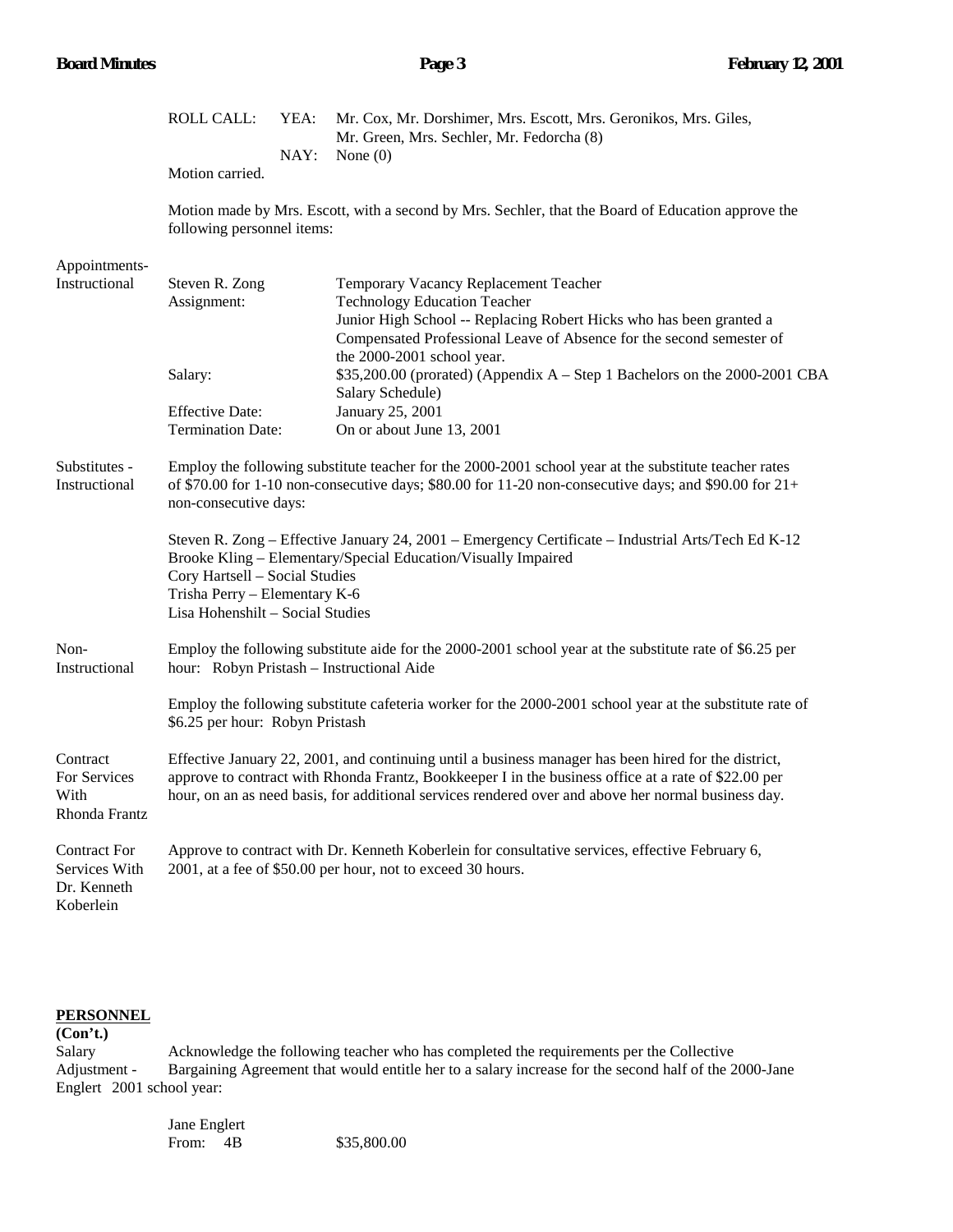|                                       | To:                                                                                                                                                                                                                                                                                                                                                                                                                                                              | $4B + 24$  | \$37,000.00                               |                                                                                                                                                                                                                                                                                                          |  |  |
|---------------------------------------|------------------------------------------------------------------------------------------------------------------------------------------------------------------------------------------------------------------------------------------------------------------------------------------------------------------------------------------------------------------------------------------------------------------------------------------------------------------|------------|-------------------------------------------|----------------------------------------------------------------------------------------------------------------------------------------------------------------------------------------------------------------------------------------------------------------------------------------------------------|--|--|
| Leave Without<br>Pay - Larry<br>Parry | Larry Parry requests permission to take a two-day leave of absence, without pay, during the week of October<br>29, 2001. He plans to use his three accumulated personal days in conjunction with the requested two unpaid<br>days and needs to make a commitment to use these unpaid days by March 1, 2001. His request will not be<br>considered a precedent for future requests per correspondence received from the Northern Lehigh Education<br>Association. |            |                                           |                                                                                                                                                                                                                                                                                                          |  |  |
| <b>Susan Mendes</b>                   | Susan Mendes requests permission to take a one-day leave of absence, without pay, on February 16, 2001.<br>She plans on using her two personal days in conjunction with this request. Her request will not be<br>considered a precedent for future requests per correspondence received from the Northern Lehigh Education<br>Association.                                                                                                                       |            |                                           |                                                                                                                                                                                                                                                                                                          |  |  |
| Resignation -<br>Pamela Peters        | Accept the resignation of Pamela Peters, Special Education Aide at Peters Elementary School, effective the<br>end of the day on February 2, 2001.                                                                                                                                                                                                                                                                                                                |            |                                           |                                                                                                                                                                                                                                                                                                          |  |  |
|                                       | YEA:<br>NAY:                                                                                                                                                                                                                                                                                                                                                                                                                                                     | None $(0)$ | Mr. Green, Mrs. Sechler, Mr. Fedorcha (8) | Mr. Cox, Mr. Dorshimer, Mrs. Escott, Mrs. Geronikos, Mrs. Giles,                                                                                                                                                                                                                                         |  |  |
| <b>POLICY</b>                         | Motion made by Mrs. Sechler, with a second made by Mrs. Geronikos, that the Board of Education<br>approve the following items listed under Policy:                                                                                                                                                                                                                                                                                                               |            |                                           |                                                                                                                                                                                                                                                                                                          |  |  |
| Conferences                           | Approve the request of Marge Hennet to attend a J & K Seminar entitled "Identifying, Assessing, and Treating<br>Adolescent Depression on April 2 and 3, 2001in Lancaster, PA. Expenses include \$190.00 for registration,<br>\$175.96 for lodging, \$40.00 for meals, for an approximate total cost of \$405.96 and will be paid for through<br>IDEA funds.                                                                                                      |            |                                           |                                                                                                                                                                                                                                                                                                          |  |  |
|                                       |                                                                                                                                                                                                                                                                                                                                                                                                                                                                  |            |                                           | Approve the request of the administration that a team of four people attend the "High Schools That<br>Work" conference in Atlanta, GA from July 10-13, 2001 at an approximate cost of \$700.00 per<br>person. Travel and lodging arrangements will be made by the Lehigh Career and Technical Institute. |  |  |
|                                       | Approve the request of Catherine Farole and Beth Case to attend a Bureau of Education and<br>Research conference, entitled Successful Co-Teaching Strategies, in Philadelphia on March 7, 2001.<br>Expenses include \$169.00 each for registration, \$41.80 for travel for a total cost of \$379.80 plus the<br>cost of two substitute teachers for one day and will be paid for through IDEA funds.                                                             |            |                                           |                                                                                                                                                                                                                                                                                                          |  |  |
|                                       | Approve the request of Jean Madea to attend an Applebaum Training Institute conference entitled<br>"How To Handle The Hard To Handle Student" in Allentown on April 17, 2001. Expenses include<br>\$139.00 for registration plus the cost of a substitute teacher for one day and has been approved by the<br>Continuing Professional Education Committee.                                                                                                       |            |                                           |                                                                                                                                                                                                                                                                                                          |  |  |
| Homebound<br>Instruction              | Grant homebound instruction to the a ninth grade student, Student No. 04-00260, for five hours a<br>week, effective February 20, 2001 and ending on or about April 1, 2001.                                                                                                                                                                                                                                                                                      |            |                                           |                                                                                                                                                                                                                                                                                                          |  |  |

## **POLICY**

**(Con't.)** Extend Homebound instruction was granted for Student No. 12-37000 on December 11, 2000 for five hours Homebound per week beginning December 5, 2001 and ending on or about February 5, 2001. It is further Instruction recommended that homebound instruction, for five hours per week, be extended for this student until March 30, 2001.

Field Trip Approve the request of Sandra Michalik to take a group of seven students to Harrisburg on April 2 and 3, 2001 to attend the Pennsylvania Tobacco Prevention Network's Statewide Tobacco-Free Youth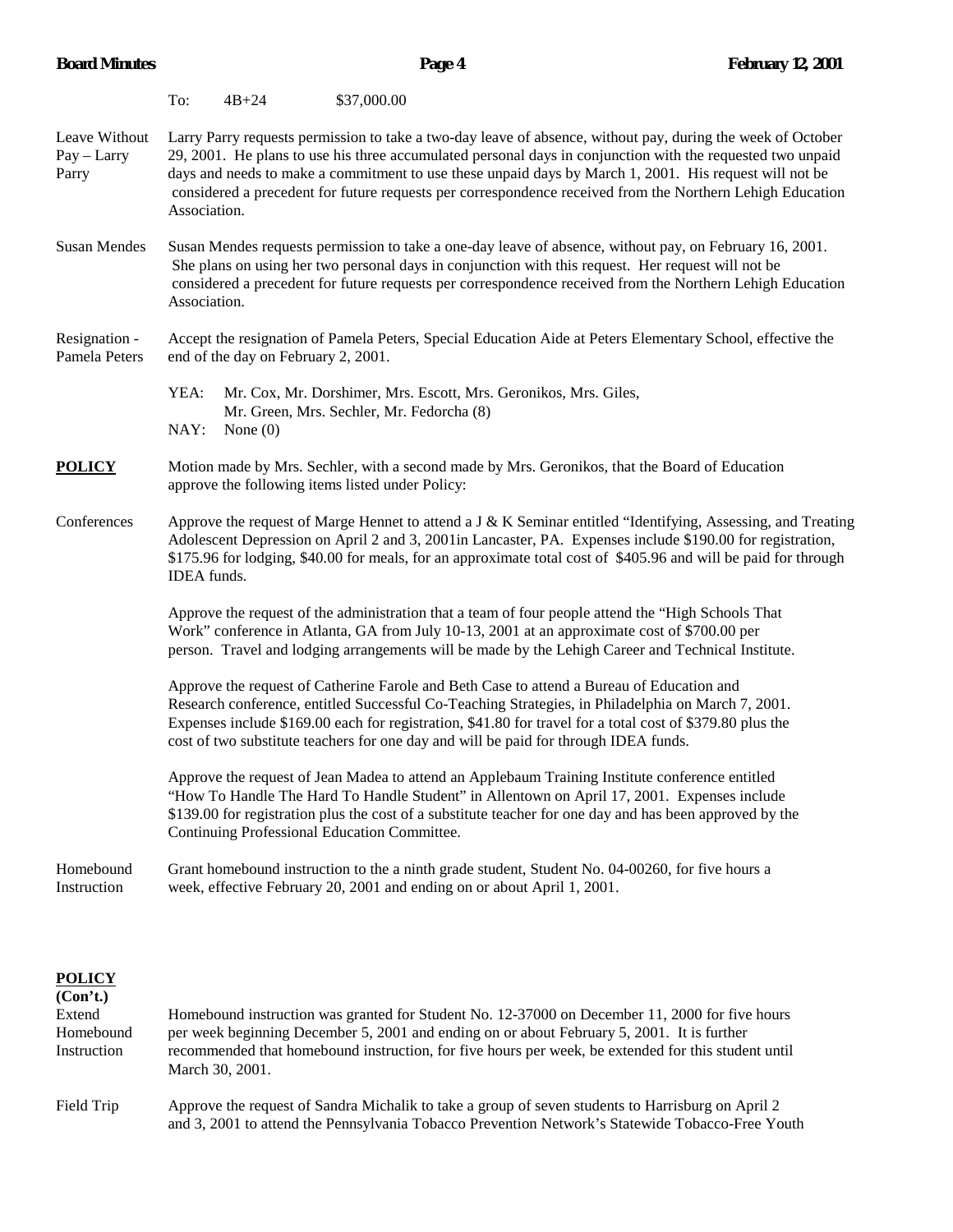| <b>Board Minutes</b>                                 | Page 5                                                                                                                                                                                                                                                                                                                                        | <b>February 12, 2001</b> |  |  |  |  |
|------------------------------------------------------|-----------------------------------------------------------------------------------------------------------------------------------------------------------------------------------------------------------------------------------------------------------------------------------------------------------------------------------------------|--------------------------|--|--|--|--|
|                                                      | Conference sponsored by the Coalition for a Smoke-Free Valley. The Coalition for a Smoke-Free<br>Valley will cover all costs associated with this trip.                                                                                                                                                                                       |                          |  |  |  |  |
|                                                      | YEA:<br>Mr. Cox, Mr. Dorshimer, Mrs. Escott, Mrs. Geronikos, Mrs. Giles,<br>Mr. Green, Mrs. Sechler, Mr. Fedorcha (8)                                                                                                                                                                                                                         |                          |  |  |  |  |
|                                                      | NAY:<br>None $(0)$                                                                                                                                                                                                                                                                                                                            |                          |  |  |  |  |
| <b>FINANCIAL</b>                                     | Motion made by Mr. Dorshimer, with a second made by Mrs. Sechler, that the Board of Education<br>approve the following financial items:                                                                                                                                                                                                       |                          |  |  |  |  |
| PC Abatements                                        | Consider abatement of per capita taxes for the resident(s) that fall within the guidelines.                                                                                                                                                                                                                                                   |                          |  |  |  |  |
| <b>Estate Tax</b><br>Refund                          | Walnutport Real Approve a refund for overpayment of Walnutport Real Estate Taxes for the property owners as listed<br>for the month of January 2001.                                                                                                                                                                                          |                          |  |  |  |  |
| Cash<br>Management<br>Portfolio                      | Approve the Arthurs Lestrange Cash Management Portfolio Summary for the month of December<br>2000.                                                                                                                                                                                                                                            |                          |  |  |  |  |
| Distribution Of<br><b>CLIU Budget</b><br>(Info Only) | The Carbon Lehigh Intermediate Unit 2001-2002 Operational and Program Services<br>Budget was distributed.                                                                                                                                                                                                                                     |                          |  |  |  |  |
| Reopen LCTI<br><b>Budget</b>                         | Approve to adopt the following Resolution to reopen the 2000-2001 General Fund Operating Budget of the<br>Lehigh Career and Technical Institute.                                                                                                                                                                                              |                          |  |  |  |  |
|                                                      | <b>RESOLVED:</b> That the Board of Directors of the Northern Lehigh School District hereby approve the<br>reopening of the 2000-2001 General Fund Budget of the Lehigh Career and Technical Institute in accordance<br>with Section 609 of the School Code concerning the receipt of additional State Funds in the amount of<br>\$268,714.00. |                          |  |  |  |  |
| Refund Real<br><b>Estate Taxes</b>                   | Approve the refund of the following real estate taxes as presented.                                                                                                                                                                                                                                                                           |                          |  |  |  |  |
|                                                      | <b>USDA Rural Housing Service</b><br>\$990.53<br><b>CFC</b><br>P.O. Box 66805<br>St. Louis, MO 63166                                                                                                                                                                                                                                          |                          |  |  |  |  |
|                                                      | For<br>Parcel #23-B06NE2-007-005<br>8142 PA Route 873<br>Slatington, PA 18080<br>Taxes were paid by the owner and the mortgage company.                                                                                                                                                                                                       |                          |  |  |  |  |
|                                                      | YEA:<br>Mr. Cox, Mr. Dorshimer, Mrs. Escott, Mrs. Geronikos, Mrs. Giles,<br>Mr. Green, Mrs. Sechler, Mr. Fedorcha (8)<br>NAY:<br>None $(0)$                                                                                                                                                                                                   |                          |  |  |  |  |
| <b>FINANCIAL</b><br>(Con't.)                         | Motion made by Mrs. Sechler, with a second made by Mrs. Giles, that the Board of Education consider<br>the request of the Northern Lehigh School District tax collectors to approve a new tax collector<br>compensation proposal to increase their fees beginning with the 2002-2003 school year as follows:                                  |                          |  |  |  |  |

| <b>Current Rates</b>                           | <b>New Rates</b>                               |
|------------------------------------------------|------------------------------------------------|
| Base Rate = $$400$                             | Base Rate = $$400$                             |
| \$1.30 for first 2000 bills collected          | \$1.50 for first 2000 bills collected          |
| \$1.00 for next 2000 bills collected           | \$1.25 for next 2000 bills collected           |
| \$ .70 for anything above 4000 bills collected | \$1.00 for anything above 4000 bills collected |